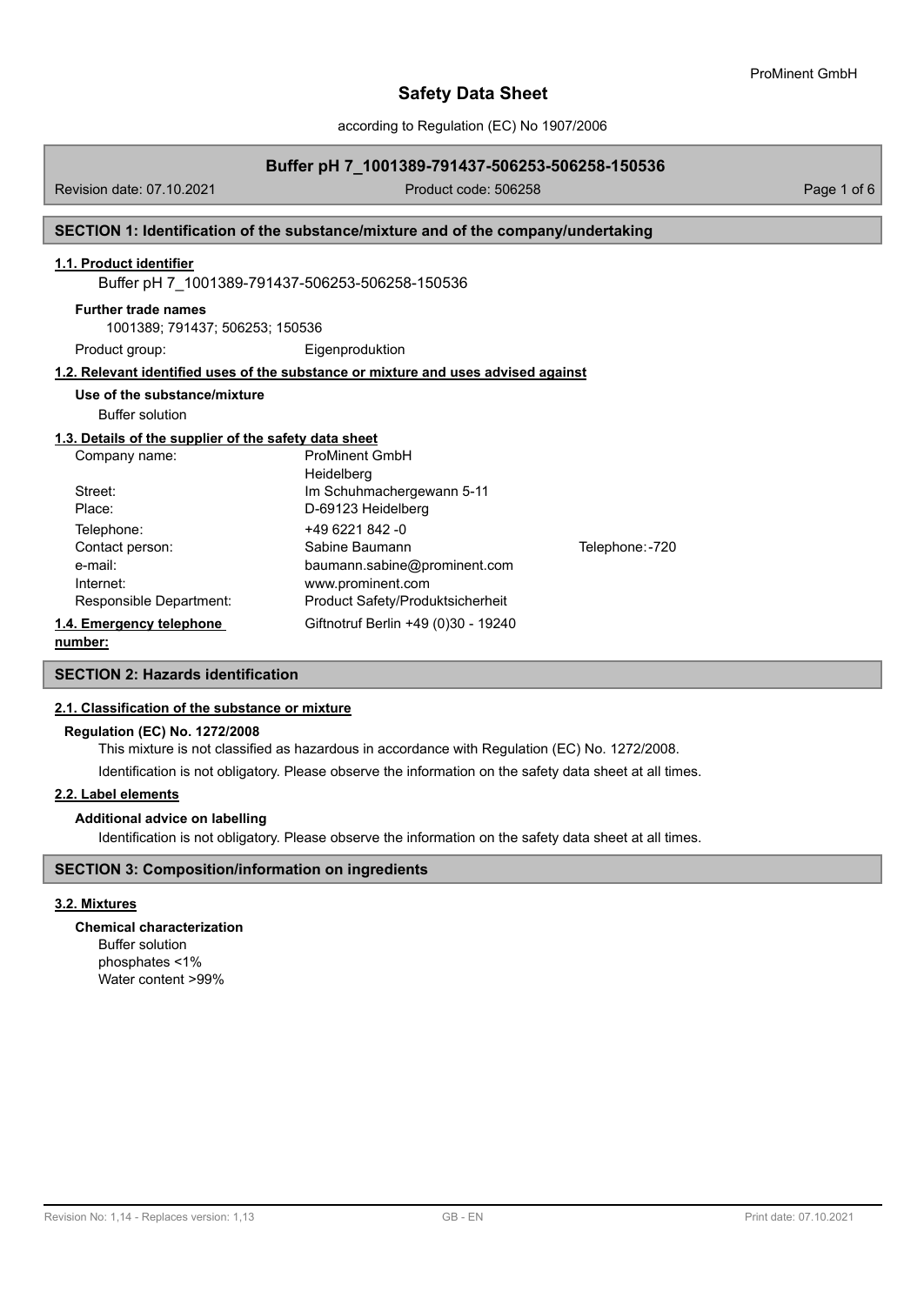according to Regulation (EC) No 1907/2006

## **Buffer pH 7\_1001389-791437-506253-506258-150536**

Revision date: 07.10.2021 Product code: 506258 Page 2 of 6

#### **Hazardous components**

| CAS No         | Chemical name                  |          |                 | Quantity         |
|----------------|--------------------------------|----------|-----------------|------------------|
|                | EC No                          | Index No | <b>REACH No</b> |                  |
|                | <b>GHS Classification</b>      |          |                 |                  |
| 7732-18-5      | Iwater                         |          |                 | $95 - 5 = 100 %$ |
|                | 213-791-2                      |          |                 |                  |
|                |                                |          |                 |                  |
| 7558-79-<br> 4 | Disodium hydrogen phosphate    |          |                 | < 1 %            |
|                | 231-448-7                      |          |                 |                  |
|                |                                |          |                 |                  |
| 7778-77-0      | Potassium dihydrogen phosphate |          | < 1 %           |                  |
|                |                                |          |                 |                  |
|                |                                |          |                 |                  |

Full text of H and EUH statements: see section 16.

## **Specific Conc. Limits, M-factors and ATE**

| <b>CAS No</b>            | IEC No                                   | <b>IChemical name</b>       | Quantity |
|--------------------------|------------------------------------------|-----------------------------|----------|
|                          | Specific Conc. Limits, M-factors and ATE |                             |          |
| 7558-79- 231-448-7<br>14 |                                          | Disodium hydrogen phosphate | $\%$     |
|                          | $\vert$ oral: LD50 = 17000 mg/kg         |                             |          |

### **Further Information**

No risks worthy of mention.

## **SECTION 4: First aid measures**

#### **4.1. Description of first aid measures**

#### **General information**

none

# **After inhalation**

none

#### **After contact with skin**

After contact with skin, wash immediately with: Water. Change contaminated clothing.

#### **After contact with eyes**

If product gets into the eye, keep eyelid open and rinse immediately with large quantities of water, for at least 5 minutes. Subsequently consult an ophthalmologist.

#### **After ingestion**

If swallowed, immediately drink: Water.

#### **4.2. Most important symptoms and effects, both acute and delayed**

## none

## **4.3. Indication of any immediate medical attention and special treatment needed**

none

## **SECTION 5: Firefighting measures**

## **5.1. Extinguishing media**

### **5.2. Special hazards arising from the substance or mixture**

The product itself does not burn.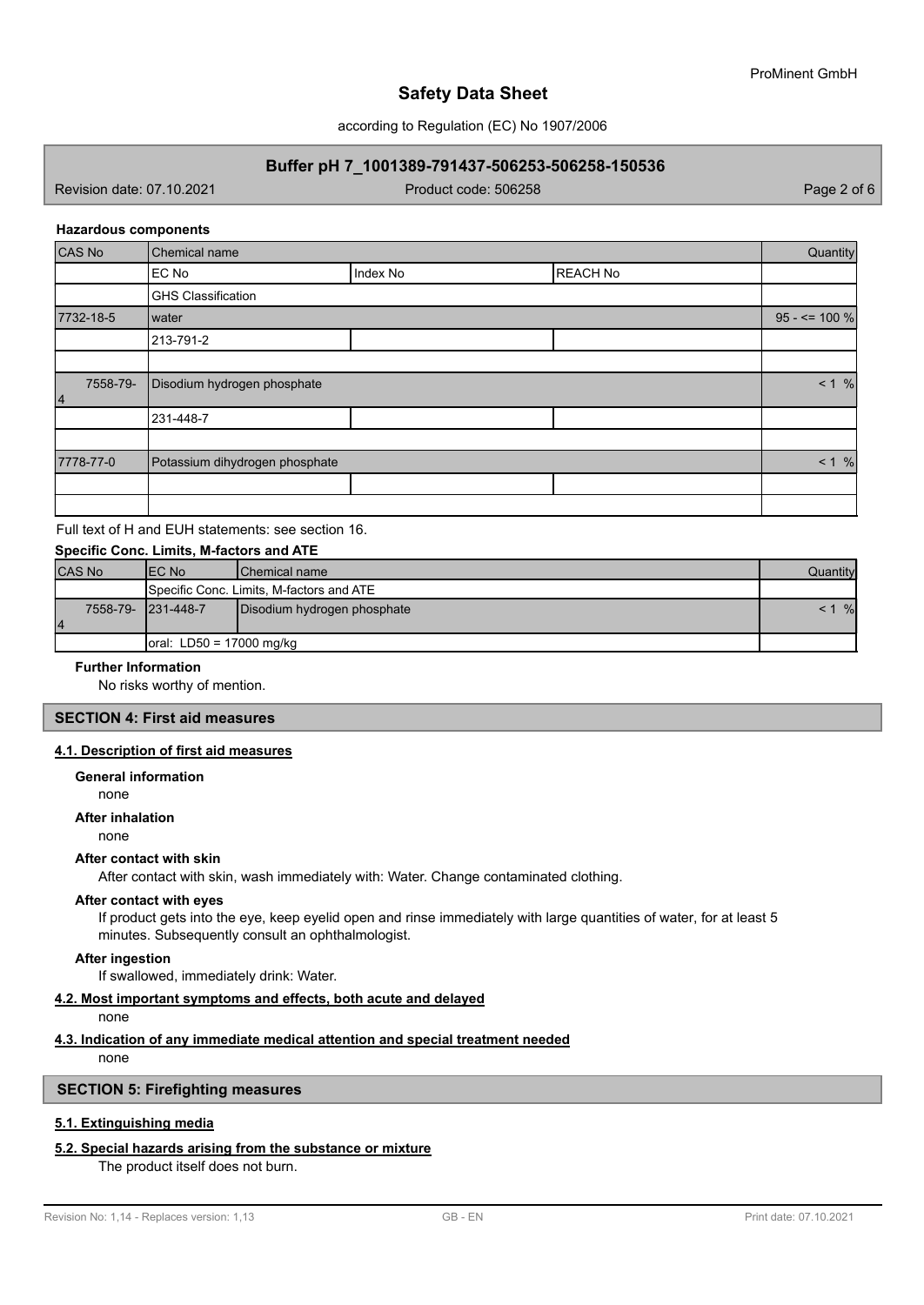according to Regulation (EC) No 1907/2006

## **Buffer pH 7\_1001389-791437-506253-506258-150536**

Revision date: 07.10.2021 Product code: 506258 Page 3 of 6

### **5.3. Advice for firefighters**

none

#### **SECTION 6: Accidental release measures**

## **6.1. Personal precautions, protective equipment and emergency procedures**

**General measures**

none

## **SECTION 7: Handling and storage**

## **7.1. Precautions for safe handling**

none **Advice on protection against fire and explosion**

none **Further information on handling**

**7.2. Conditions for safe storage, including any incompatibilities**

**Hints on joint storage**

none

**Further information on storage conditions**

none

## **SECTION 8: Exposure controls/personal protection**

## **8.1. Control parameters**

none **Additional advice on limit values**

**8.2. Exposure controls**



none **Protective and hygiene measures** none **Eye/face protection** none **Hand protection** none **Respiratory protection**

## **SECTION 9: Physical and chemical properties**

#### **9.1. Information on basic physical and chemical properties**

| Physical state:      | liauid    |  |
|----------------------|-----------|--|
| Colour:              | green     |  |
| Odour:               | odourless |  |
| pH-Value (at 20 °C): |           |  |

# **Changes in the physical state**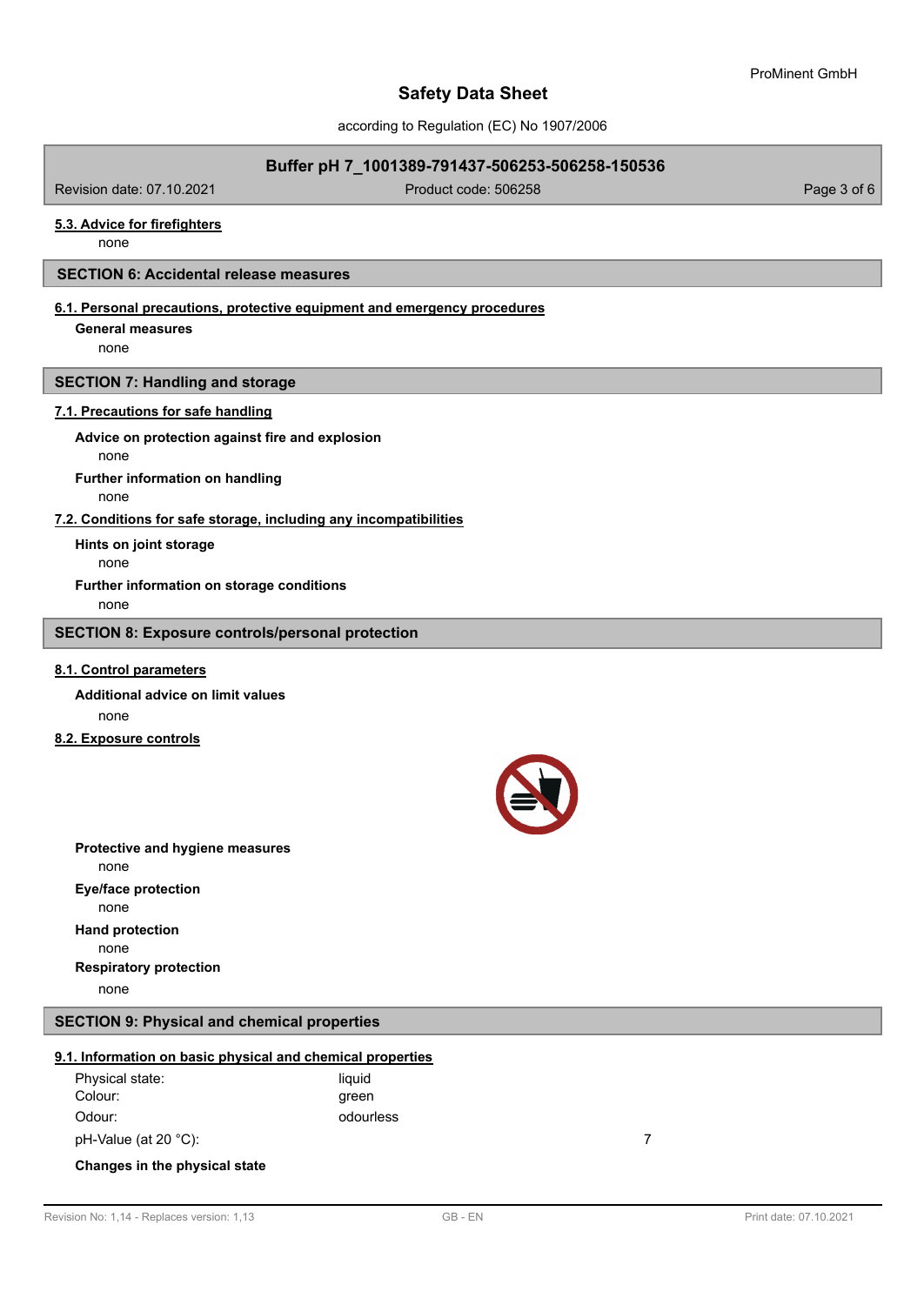according to Regulation (EC) No 1907/2006

## **Buffer pH 7\_1001389-791437-506253-506258-150536**

Revision date: 07.10.2021 Product code: 506258 Page 4 of 6

## **SECTION 10: Stability and reactivity**

## **10.1. Reactivity**

No risks worthy of mention.

## **10.2. Chemical stability**

The product is stable under storage at normal ambient temperatures.

#### **10.3. Possibility of hazardous reactions**

No risks worthy of mention.

#### **10.4. Conditions to avoid**

frost.

Keep away from heat.

## **10.5. Incompatible materials**

none

#### **10.6. Hazardous decomposition products**

none

## **SECTION 11: Toxicological information**

#### **11.1. Information on hazard classes as defined in Regulation (EC) No 1272/2008**

## **Acute toxicity**

| CAS No | <b>I</b> Chemical name                |                        |                |        |        |
|--------|---------------------------------------|------------------------|----------------|--------|--------|
|        | Exposure route                        | Dose                   | <b>Species</b> | Source | Method |
| $-4$   | 7558-79   Disodium hydrogen phosphate |                        |                |        |        |
|        | oral                                  | LD50<br>17000<br>mg/kg | Rat.           |        |        |

#### **Specific effects in experiment on an animal**

Dinatriumhydrogenphosphat LD50 : 12930 mg/kg (Rat)

## **SECTION 12: Ecological information**

## **12.1. Toxicity**

No risks worthy of mention.

# **12.2. Persistence and degradability**

No risks worthy of mention.

#### **12.3. Bioaccumulative potential**

No risks worthy of mention.

## **12.4. Mobility in soil**

No data available

## **12.5. Results of PBT and vPvB assessment**

No data available

## **12.7. Other adverse effects**

No data available

## **SECTION 13: Disposal considerations**

## **13.1. Waste treatment methods**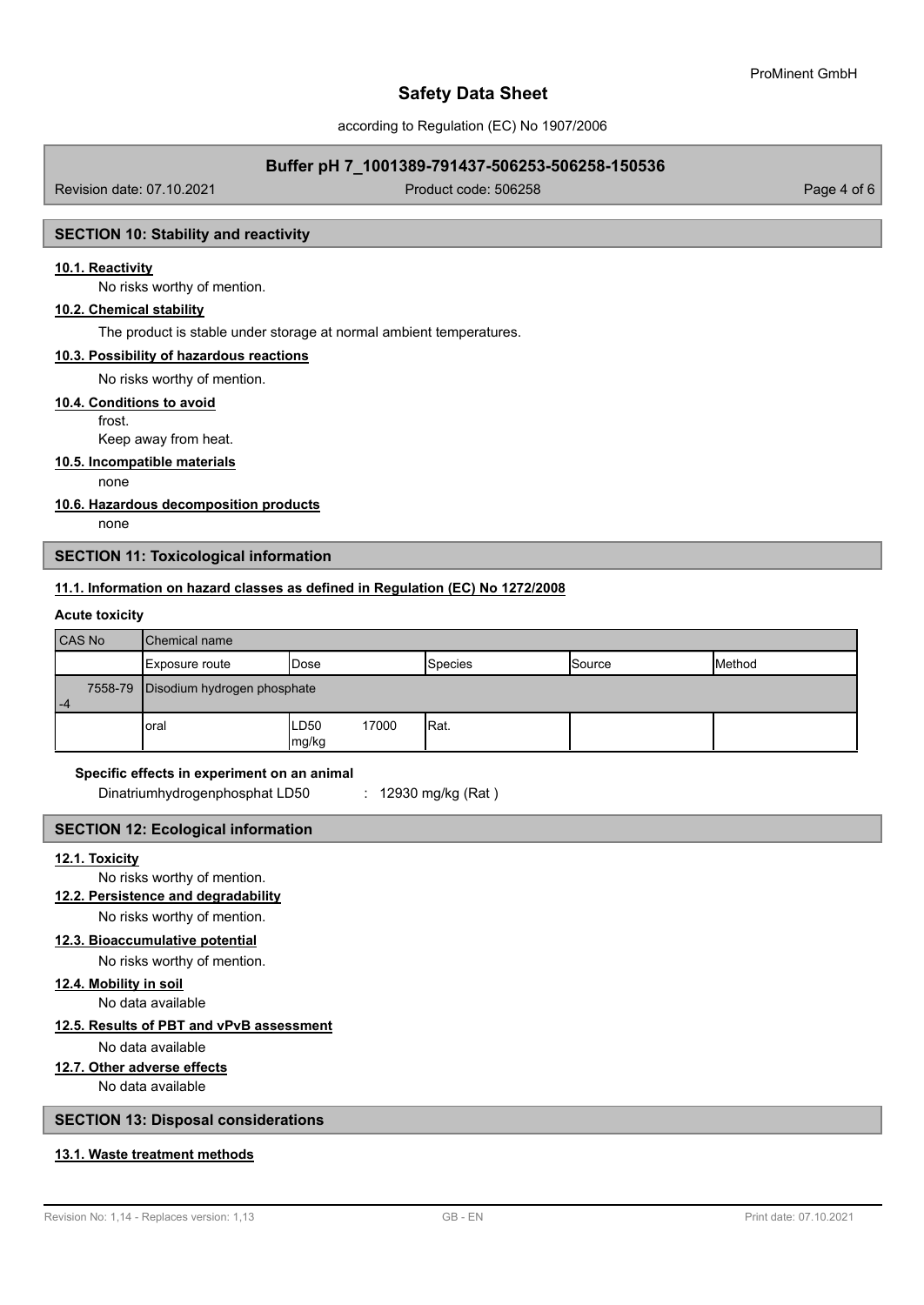according to Regulation (EC) No 1907/2006

### **Buffer pH 7\_1001389-791437-506253-506258-150536**

Revision date: 07.10.2021 Product code: 506258 Page 5 of 6

### **Disposal recommendations**

Dispose of waste according to applicable legislation.

### **List of Wastes Code - residues/unused products**

060314 WASTES FROM INORGANIC CHEMICAL PROCESSES; wastes from the MFSU of salts and their solutions and metallic oxides; solid salts and solutions other than those mentioned in 06 03 11 and 06 03 13

## **List of Wastes Code - used product**

WASTES FROM INORGANIC CHEMICAL PROCESSES; wastes from the MFSU of salts and their solutions and metallic oxides; solid salts and solutions other than those mentioned in 06 03 11 and 06 03 13 060314

#### **List of Wastes Code - contaminated packaging**

060134

#### **Contaminated packaging**

Dispose of waste according to applicable legislation.

#### **SECTION 14: Transport information**

## **Land transport (ADR/RID)**

| <b>14.1. UN number:</b>                       | No dangerous good in sense of this transport regulation.          |
|-----------------------------------------------|-------------------------------------------------------------------|
| 14.3. Transport hazard class(es):             | No dangerous good in sense of this transport regulation.          |
| 14.4. Packing group:                          | No dangerous good in sense of this transport regulation.          |
| Inland waterways transport (ADN)              |                                                                   |
| 14.1. UN number:                              | No dangerous good in sense of this transport regulation.          |
| <b>Marine transport (IMDG)</b>                |                                                                   |
| <b>14.1. UN number:</b><br>Segregation group: | No dangerous good in sense of this transport regulation.<br>acids |
| Air transport (ICAO-TI/IATA-DGR)              |                                                                   |
| <b>14.1. UN number:</b>                       | No dangerous good in sense of this transport regulation.          |

#### **Other applicable information (air transport)**

No dangerous good in sense of these transport regulations.

### **14.5. Environmental hazards**

ENVIRONMENTALLY HAZARDOUS: No

#### **14.6. Special precautions for user**

No dangerous good in sense of this transport regulation.

#### **14.7. Maritime transport in bulk according to IMO instruments**

No dangerous good in sense of this transport regulation.

## **SECTION 15: Regulatory information**

#### **15.1. Safety, health and environmental regulations/legislation specific for the substance or mixture**

#### **National regulatory information**

Water hazard class (D):  $\blacksquare$  - non-hazardous to water

#### **15.2. Chemical safety assessment**

Chemical safety assessments for substances in this mixture were not carried out.

### **SECTION 16: Other information**

#### **Changes**

This data sheet contains changes from the previous version in section(s): 1,3,15.